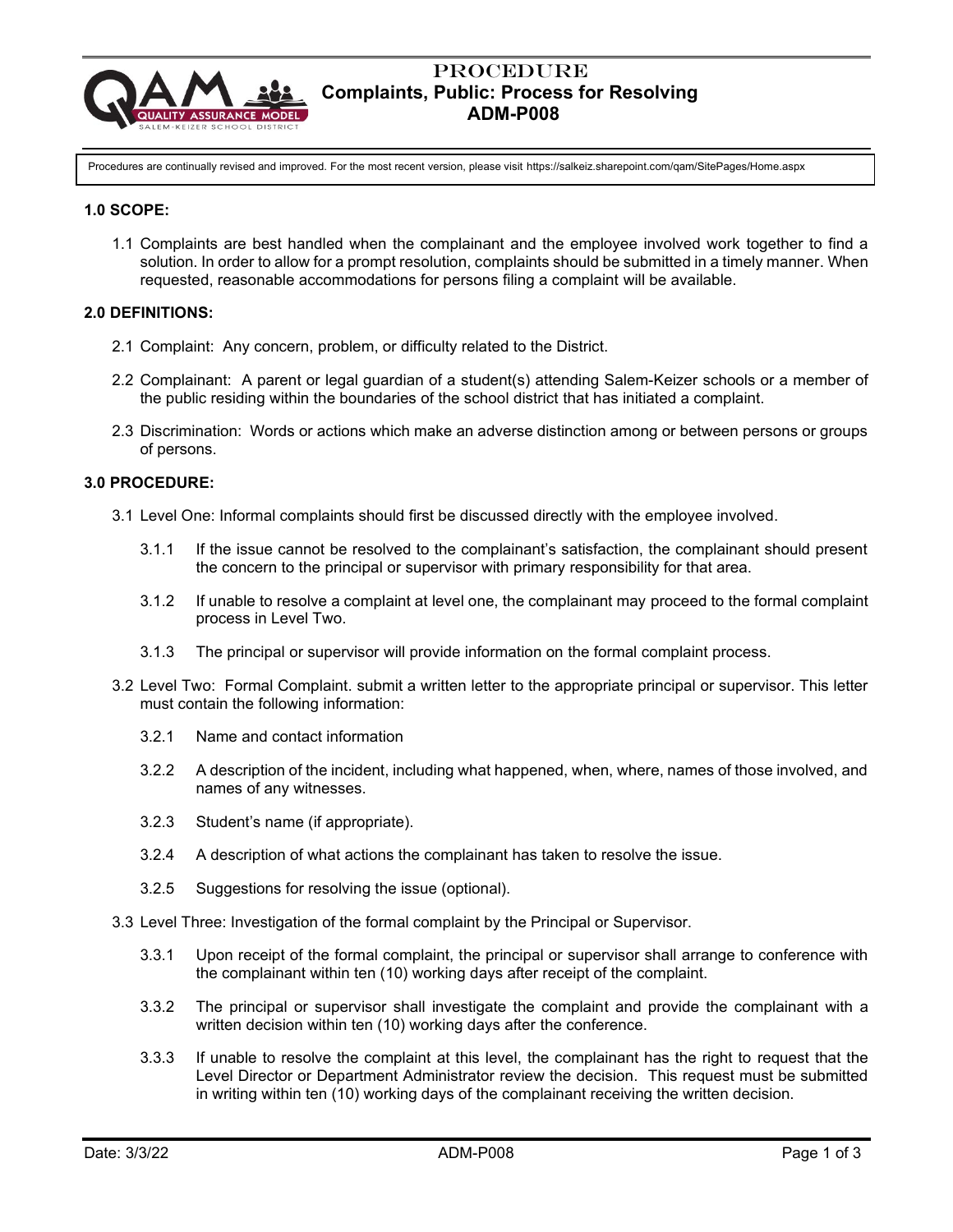

# Procedure  **Complaints, Public: Process for Resolving ADM-P008**

- 3.4 Level Four: Review of the decision by the Level Director or Department Administrator.
	- 3.4.1 The Level Director or Department Administrator will review the record of the complaint and determine whether further investigation is merited.
	- 3.4.2 If further investigation is not merited, a written decision will be provided to the complainant no later than ten (10) working days after receipt of the formal complaint.
	- 3.4.3 If further investigation is merited, an investigation will begin no later than ten (10) working days after the receipt of the formal complaint. A written decision will be provided to the complainant no later than ten (10) working days after the investigation concludes.
	- 3.4.4 If dissatisfied with the Level Director or Department Administrator's decision, the complainant has the right to request that the Superintendent review the decision. This request must be submitted in writing within ten (10) working days of the complainant receiving the written decision.
- 3.5 Level Five: Appeal to the Superintendent.
	- 3.5.1 The Superintendent or their designee will follow the same steps outlined in section 3.5 of this procedure.
	- 3.5.2 If dissatisfied with the Superintendent's decision, the complainant has the right to request that the School Board Chair and Vice-Chair review the decision. This request must be submitted to the Superintendent's office, in writing, within ten (10) working days of the complainant receiving the written decision of the Superintendent or their designee.
- 3.6 Level Six: Appeal to the School Board Chair and Vice-Chair.
	- 3.6.1 The School Board Chairperson and Vice-Chairperson shall review the record of the complaint and determine whether the nature of the complaint and the Superintendent's decision warrant a hearing before the full Board.
		- 3.6.1.1 At their discretion, the Board Chairperson may include another School Board Director to participate in the reviewing of the complaint as described in section 3.7.1 above.
	- 3.6.2 The decision of the Chairperson and Vice-Chairperson will be sent to the complainant in writing no later than ten (10) working days after receipt of the formal complaint.
	- 3.6.3 If dissatisfied with the decision, the complainant has the right to petition, in writing, the remaining Board members requesting a hearing. The written petition must be submitted to the Superintendent's office, in writing, within ten (10) working days of the complainant receiving the written decision of the Chair and Vice-Chair.
- 3.7 Level Seven: Petitioning Board Members.
	- 3.7.1 The Superintendent or designee will provide the School Board a copy of the petition and a copy of the record of the complaint within ten (10) working days of receiving the petition.
	- 3.7.2 The Board members will review the record of the complaint and submit their individual decision regarding holding a full hearing to the Superintendent, in writing, within ten (10) working days of receiving the record of the complaint.
	- 3.7.3 If there are not four members who agree to hold a hearing, the decision of the Chairperson and Vice-Chairperson will be final.